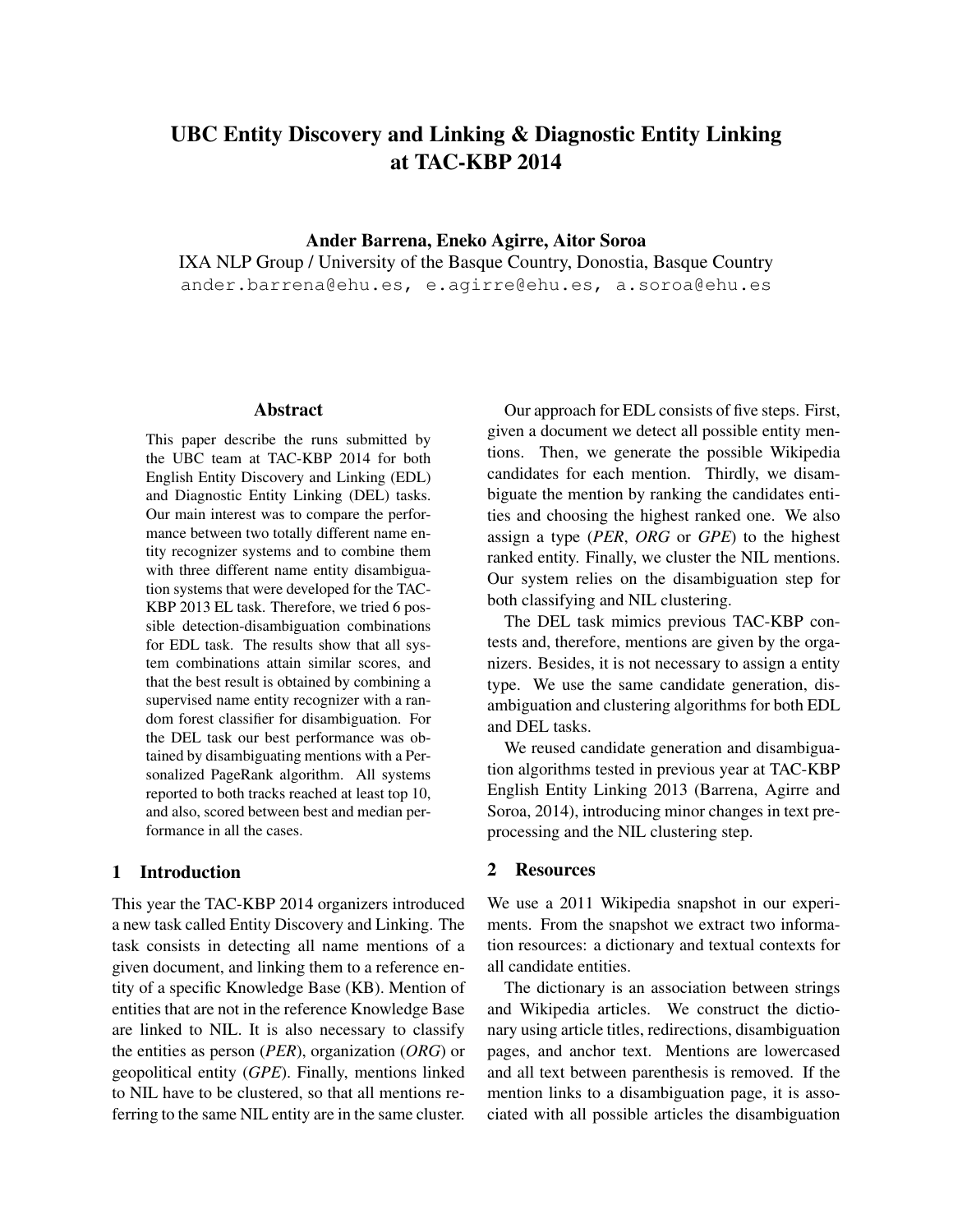page points to. Each association between a string and article is scored with the prior probability, estimated as the number of times that the mention occurs in the anchor text of an article divided by the total number of occurrences of the mention. Note that our dictionary can disambiguate any mention, just returning the article with highest score.

We also extract textual contexts for all the possible candidate entities . Given an entity, we collect all the mentions to this entity within Wikipedia, and extract a context of 50 words around the anchor link. Contexts are lemmatized and POS tagged using the Stanford CoreNLPsuite<sup>1</sup>.

In order to classify entities, we built a entity-type resource by gathering all classified named entities from the DBpedia and Yago2 ontologies. DBpedia uses information extracted from Wikipedia infoboxes and the ontology contains about 4 million instances. We selected all instances under the Place, Organization or Person ontological categories according to the DBpedia ontology<sup>2</sup>. Yago2<sup>3</sup> is a large Knowledge Base derived form Wikipedia, WordNet and GeoNames, which comprises more than 10 million entities. As Yago2 entities are mapped to Word-Net, we select those entities which fall into person, organization and location according to Word-Net. Merging this two information resources we create a new resource where each named entity is linked to the corresponding category.

# 3 Mention Detection

In order to detect mentions for the EDL task we used two different methods. The first method, called *Match-up*, recognizes mentions in the text when they fulfill the following two conditions: a) they occur as anchor texts in Wikipedia, and b) they contain some uppercased character. The second method, called *Ixa-pipe-nerc*, is a traditional Named Entity Recognition and Classification tagger trained on the CoNLL 2003 corpus (Agerri, Bermudez and Rigau, 2014). It is part of IXA pipes<sup>4</sup>, a multilingual NLP

<sup>3</sup>https://www.mpi-inf.mpg.de/departments/ databases-and-information-systems/

research/yago-naga/yago/downloads/

pipeline developed by the IXA NLP Group. We only consider a mention if it is recognized as a Named Entity of type *PER*, *GPE* or *ORG*.

RFK*-owned Emancipation Proclamation up for auction* NEW YORK *2010-10-06 10:16:02 UTC*

*A printed copy of the Emancipation Proclamation signed by* Abraham Lincoln *and later owned by* Robert F. Kennedy *will auctioned in* New York City *in December. The 1863 document that declared all slaves "forever free" hung in* Kennedy*'s* Virginia *home for four decades. His widow,* Ethel Kennedy*, is selling it at* Sotheby*'s auction house on Dec. 10.*

Figure 1: Example of a document from train data where bold marks gold mentions, those that mention detection systems should detect.

One of our main interests is to test how those two different name detection systems perform, and the impact of NER systems in final result. For example, figure 1 shows a sample from train data document <sup>5</sup>, where gold mentions are marked in bold. For example, mentions like "NEW YORK", "Virginia", "Abraham Lincoln", "Sotheby" and "Robert F. Kennedy" are detected by both systems. However "RFK" it is only detected by *Match-up*, but produces false positives like "UTC", "Emancipation Proclamation", "December", "Dec" because they fulfill both conditions mentioned before. We deal with those mentions discarding them because they do not refer to a person, location or geo-political entity (see section 6).

So the question is, it is worthwhile to over generate in order to get the maximun recall, and discard later?

### 4 Candidate Ranking

We used three different Named Entity Disambiguation (NED) algorithms, plus one baseline method, to disambiguate among the candidate entities of each detected mention. Those systems are the same mentioned in (Barrena, Agirre and Soroa, 2014), which scored near the best system reported in accuracy at TAC-KBP 2013. The only difference is that this year we do not rank the NIL entity as we do in previous year.

The baseline consists in returning the most frequent entity (*MFE*) for each mention, according to the prior probability in the dictionary.

<sup>1</sup>http://nlp.stanford.edu/downloads/ corenlp.shtml

<sup>2</sup>http://wiki.dbpedia.org/Ontology

<sup>4</sup>http://ixa2.si.ehu.es/ixa-pipes/

<sup>5</sup>APW ENG 20101006.0253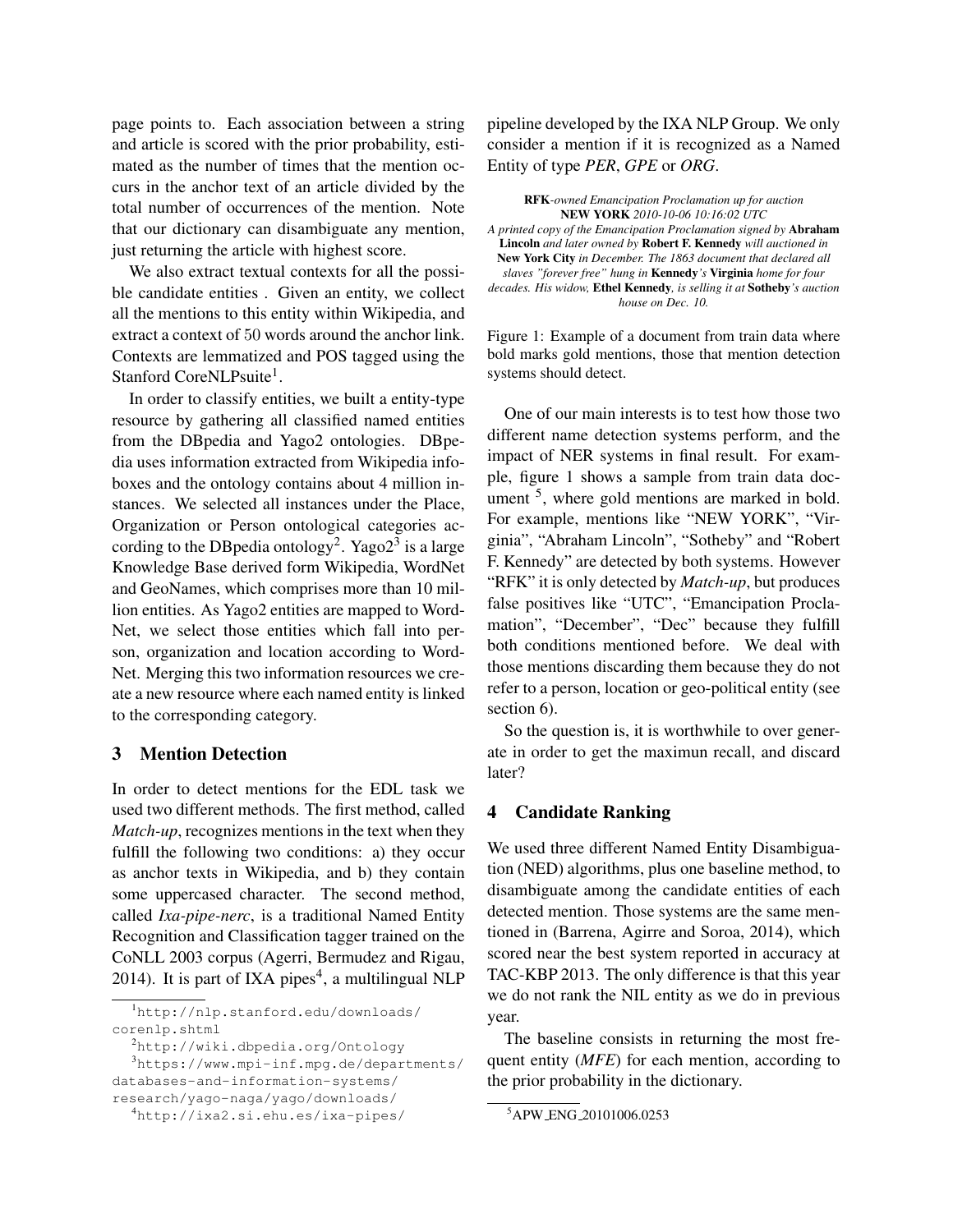First method, called The *iXanpei* and based on (Han and Sun, 2011), is a generative entity linking model that combines evidences from different probabilities to rank the candidates. It depends on the prior probability of the dictionary combined with textual context probability to rank candidates.

The second method, called *UKB* (Agirre and Soroa, 2009; Agirre, Lopez de Lacalle and Soroa,  $2014)$ <sup>6</sup>, is a graph based method for disambiguation which represents the Wikipedia pages and hyperlinks as a graph. This method ranks candidates taking into account the weights given by a Personalized PageRank algorithm.

Finally, the third method, called *RF*, is a combination of the previous two methods by means of a supervised classifier based on Random Forests.

# 5 Knowledge base Mapping and NIL clustering

Our systems return entities from the 2011 Wikipedia snapshot, and we need to link them to the TAC-KBP knowledge base<sup>7</sup>. If there is no direct match, we test whether there is any reference KB entity which redirects to the entity returned by the system, according to the 2011 version of Wikipedia. If so, we return the KB entity and if not we return NIL. All NIL mentions associated with the same Wikipedia 2011 entity are grouped in the same cluster. Finally, if the mention does not occur in the dictionary we also return NIL. In this case the clustering is very basic: all mentions having the same surface form are assigned the same cluster.

### 6 Classifing mention-entity pairs

Finally, we classify the disambiguated entities as *PER*, *ORG* or *GPE* taking into account the result of disambiguation system. If, according to the reference KB, the entity is of one of such types we just return it. However, if the type of the reference KB entity is UNK, or in case of NILs, we use the resource which maps entities to corresponding categories mentioned on 2. Note that those disambiguated entity mentions that can not be linked to this resource are discarded. This way we discard mentions like mentioned in section 3 because the resulting entity is not classified as *PER*, *GPE* or *ORG*. This way we deal with the mentions over generated by *Match-up*.

We also tried to assign the type given by the *Ixapipe-nerc* tagger, with unsatisfactory results.

# 7 Evaluation measures

This year organizers used several measures to evaluate different aspects of EDL task, such as name tagging, linking and clustering. The official measures were defined as clustering performance (CEAFmF1) and linking performance (WIKIF1). CEAFmF1 aligns system and gold mentions based on span offsets, but it does not require the entity type or the KB identifier to match. It then performs standard mention CEAF calculation. WIKIF1 computes the Entity Linking F-measure, considering both entity and type matching, but leaving aside mention detection. The organizers also used the DISCF1 measure, which evaluates mention detection and whether the mention is linked to an KB entity or to NIL. Finally, DEL task is evaluated using Bcubed+ F1.

### 8 Experimental results

For the EDL task we used two methods to detect mentions (*Match-up*, *Ixa-pipe-nerc*) and three disambiguation systems (*iXanpei*, *UKB*, *RF*), that is, a total of six detection-disambiguation combinations. Clustering and entity classification is the same in all systems. We sent five runs depending on the results obtained by the systems in the training dataset $8$ . These are combinations of mention detection and disambiguation for the submitted five runs:

- EDL Run1: *Match-up* & *UKB*
- EDL Run2: *Match-up* & *iXanpei*
- EDL Run3: *Ixa-pipe-nerc* & *UKB*
- EDL Run4: *Ixa-pipe-nerc* & *iXanpei*
- EDL Run5: *Ixa-pipe-nerc* & *RF*

Table 1 shows the performance for the submitted runs in the training dataset. The *Match-up* and

<sup>6</sup>http://ixa2.si.ehu.es/ukb

<sup>&</sup>lt;sup>7</sup>The reference KB for TAC is a subset of a 2008 dump of Wikipedia.

<sup>8</sup>LDC2014E54, TAC 2014 KBP English Entity Discovery and Linking Training Data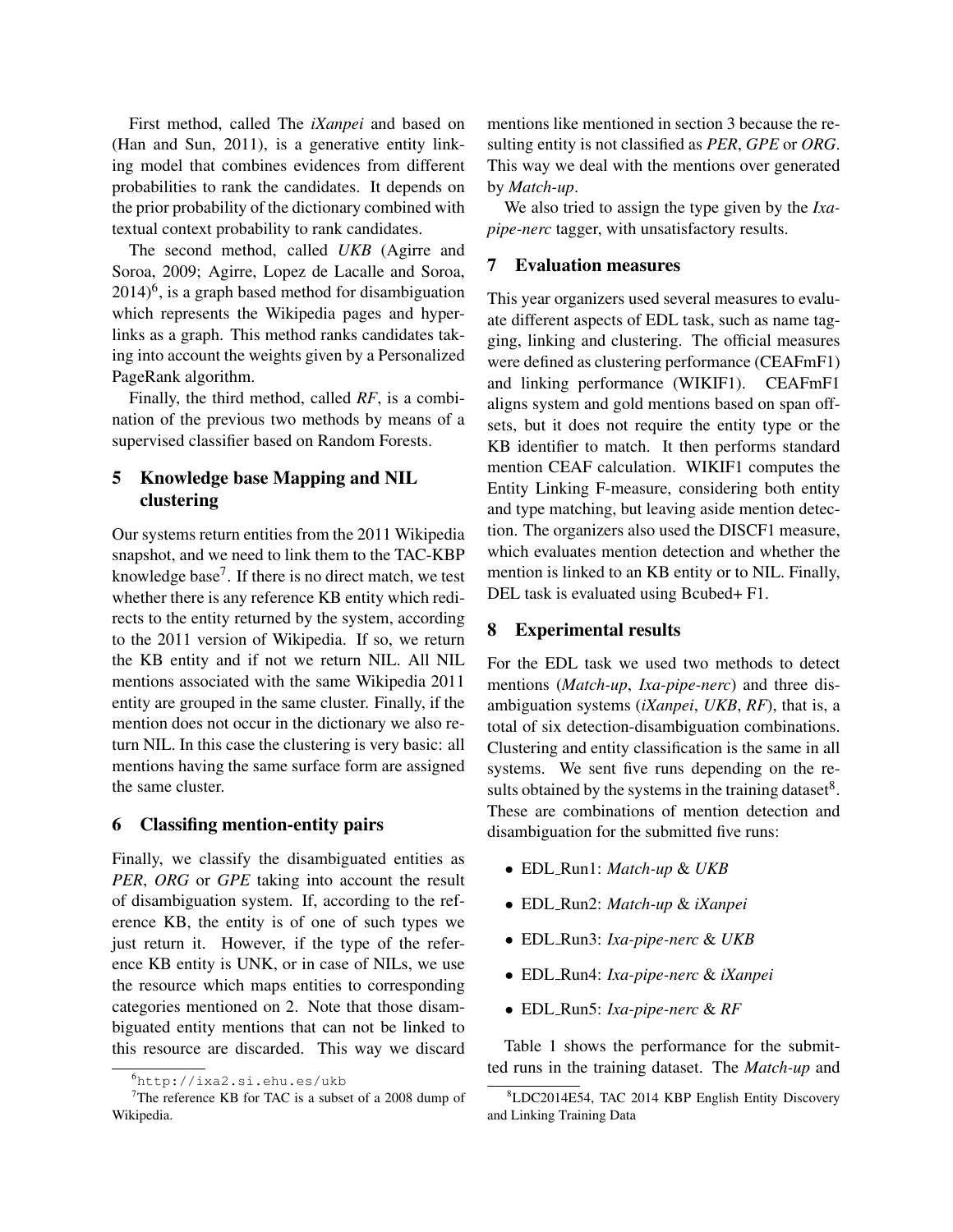| <b>Systems</b>          | WIKIF1 | <b>DISCF1</b> | <b>LINKF1</b> | <b>CEAFmF1</b> |
|-------------------------|--------|---------------|---------------|----------------|
| Match-up & UKB          | 0.651  | 0.655         | 0.616         | 0.655          |
| Match-up & iXanpei      | 0.617  | 0.646         | 0.600         | 0.652          |
| Ixa-pipe-nerc & UKB     | 0.607  | 0.640         | 0.584         | 0.635          |
| Ixa-pipe-nerc & iXanpei | 0.577  | 0.643         | 0.578         | 0.633          |
| Ixa-pipe-nerc & RF      | 0.617  | 0.656         | 0.602         | 0.652          |

Table 1: Entity Discovery and Linking WIKIF1, DISCF1, LINKF1 and CEAFmF1 measures for training dataset. Bold marks best performance for each measure.

| Run                                      | WIKIF1 | <b>DISCF1</b> | <b>LINKF1</b> | <b>CEAFmF1</b> |
|------------------------------------------|--------|---------------|---------------|----------------|
| EDL_Run1 (Match-up & UKB)                | 0.613  | 0.632         | 0.598         | 0.618          |
| EDL_Run2 (Match-up & iXanpei)            | 0.560  | 0.628         | 0.570         | 0.610          |
| EDL_Run3 (Ixa-pipe-nerc & UKB)           | 0.603  | 0.636         | 0.598         | 0.618          |
| EDL_Run4 (Ixa-pipe-nerc & iXanpei)       | 0.543  | 0.646         | 0.568         | 0.615          |
| EDL_Run5 ( <i>Ixa-pipe-nerc</i> & $RF$ ) | 0.588  | 0.655         | 0.598         | 0.629          |
| <b>Best</b>                              | 0.678  | 0.749         | 0.673         | 0.730          |
| Rank10                                   | 0.509  | 0.600         | 0.517         | 0.559          |

Table 2: Entity Discovery and Linking WIKIF1, DISCF1, LINKF1 and CEAFmF1 measures for our submitted runs compared to best and Rank 10 performance. Bold marks best performance for each measure.

*UKB* combination attains the best scores according to most evaluation measures. We also consider sending the probabilistic model with the same mention detection system. In order to test both *Match-up* and *Ixa-pipe-nerc* we choose to send similar runs, that is combined with the same disambiguation algorithms. Done this, we send a fifth run to test the RF classifier that scored similar to the best runs.

Table 2 shows the results of in the test dataset. Our best score according to CEAFmF1 was obtained when combining *Ixa-pipe-nerc* for mention detection and *RF* classifier for disambiguation. This system is among the top  $10$  systems<sup>9</sup>, but  $10$  points below the best system. Our best score according to WIKIF1 was scored combining *Match-up* and *UKB*. This system is again among the top 10 systems, 8 points better than the system ranked 10th and circa 7 points below the best system. The results obtained according to DISCF1 shows that *Ixapipe-nerc* does slightly better than *Match-up* in mention detection, but that both mention detection algorithms need to improve. Note that *Ixa-pipe-nerc* was trained in CoNLL 2003 dataset, which followed different guidelines than those followed by the organizers when annotating the named entities from the test dataset. We suspect that the performance of *Ixapipe-nerc* was adversely affected by this mismatch.

Regarding the DEL, we sent 4 runs, one for each disambiguation method described above (*RF*, *UKB*, *iXanpei*) plus the baseline method. Table 3 shows the Bcubed+ and accuracy results for the DEL track. Note that accuracy does not consider NIL clustering. We obtained close to top results on accuracy and Bcubed+ F1 for in-KB instances, reaching 0.772 Bcubed+ F1 score with *UKB* system. Comparing Bcubed+ and accuracy results, we see that clustering algorithm needs to improve in order to keep the accuracy based results. All in all, our system attained 5 points above the median score and 7 points below the best system in All  $(inKB + NIL)$  queries.

### 9 Conclusions and future work

Due to the yield loss in mention detection shown at DISCF1 scores, our systems have been also penalized in CEAFmF1 measure. Even so, we have seen that the performance of the mention detection based on Wikipedia anchors *Match-up* is very similar to *Ixa-pipe-nerc*. In addition, we have seen that the strategy of discarding mentions that can not be linked to entity-type pairs resource is valid.

 $9$ EDL task gather the results from 20 teams and a total of  $74$ runs.